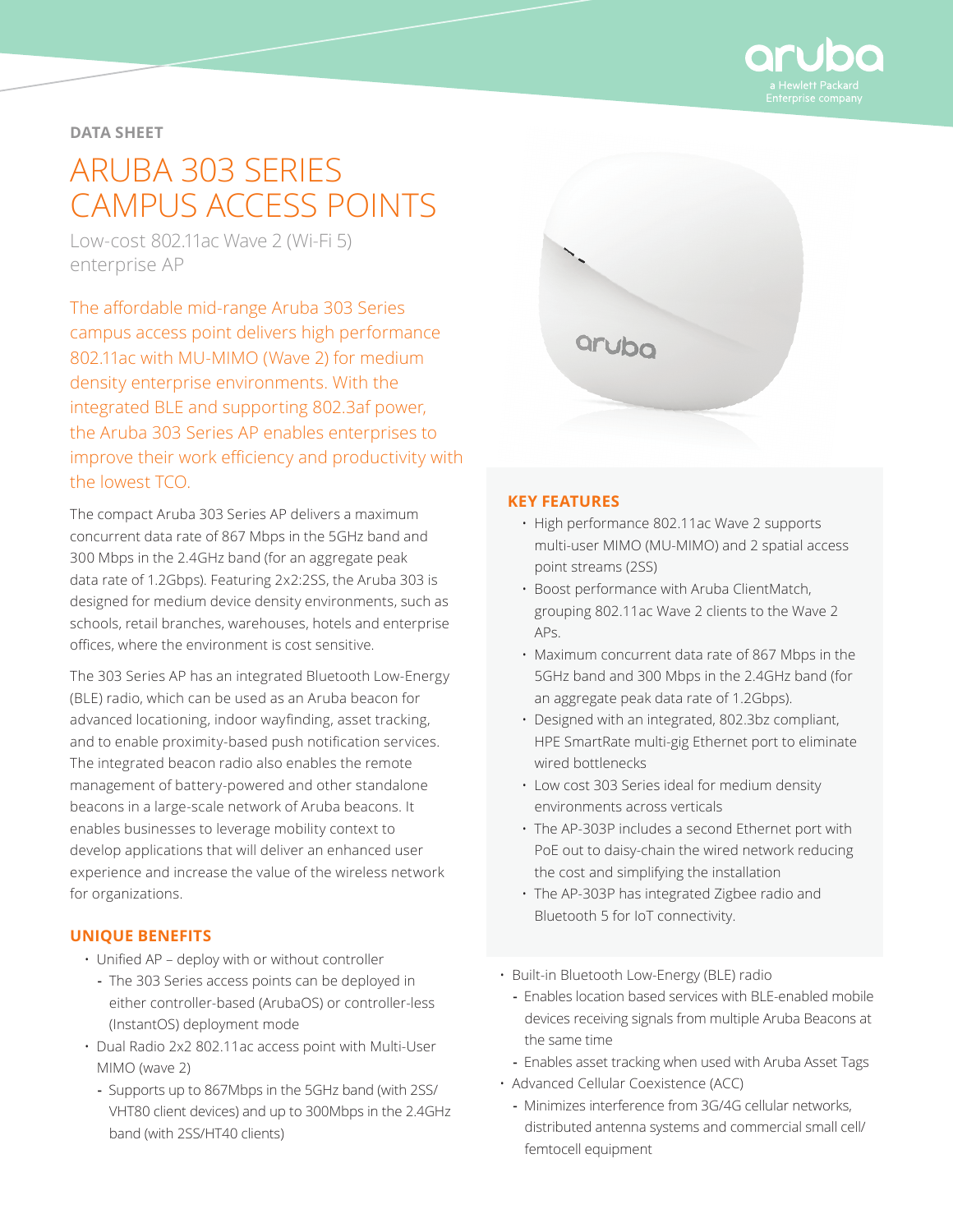- Quality of service for unified communications applications
- **-** Supports priority handling and policy enforcement for unified communication apps, including Skype for Business with encrypted videoconferencing, voice, chat and desktop sharing
- Aruba AppRF technology leverages deep packet inspection to classify and block, prioritize or limit bandwidth for over 2,500 enterprise apps or groups of apps
- RF Management
	- **-** Adaptive Radio Management (ARM) technology with AirMatch automatically assigns channel, width and power settings based on environment and client density. It also provides airtime fairness and ensures that APs stay clear of all sources of RF interference to deliver reliable, highperformance WLANs
	- **-** The Aruba 303 Series Access Points can be configured to provide part-time or dedicated air monitoring for spectrum analysis and wireless intrusion protection, VPN tunnels to extend remote locations to corporate resources, and wireless mesh connections where Ethernet drops are not available
- Spectrum analysis
	- **-** Capable of part-time or dedicated air monitoring, the spectrum analyzer remotely scans the 2.4GHz and 5GHz radio bands to identify sources of RF interference from HT20 through VHT80 operation
- Aruba Secure Core
	- **-** Device assurance: Use of Trusted Platform Module (TPM) for secure storage of credentials and keys as well as secure boot
	- **-** Integrated wireless intrusion protection offers threat protection and mitigation, and eliminates the need for separate RF sensors and security appliances
	- **-** IP reputation and security services identify, classify, and block malicious les, URLs and IPs, providing comprehensive protection against advanced online threats

Daisy-chain your wired network to connect and power any network device (IP camera, IOT gateway, or even a second Access Point) to the E1 Ethernet port of the AP-303P. Simplify and costreduce the installation of multiple devices by sharing switch ports and cabling.

## **CHOOSE YOUR OPERATING MODE**

The Aruba 303 Series Access Points offer a choice of deployment and operating modes to meet your unique management and deployment requirements:

- The 303 Series AP is a unified AP that supports both controller-based and controller-less deployment modes, providing maximum flexibility.
- Controller-based mode When deployed in conjunction with an Aruba Mobility Controller, Aruba 303 Series Access Points offer centralized configuration, data encryption, policy enforcement and network services, as well as distributed and centralized traffic forwarding.
- Controller-less (Instant) mode The controller function is virtualized in a cluster of APs in Instant mode. As the network grows and/or requirements change, Instant deployments can easily migrate to controller-based mode.
- Remote AP (RAP) mode for branch deployments
- Air monitor (AM) for wireless IDS, rogue detection and containment
- Spectrum analyzer (SA), dedicated or hybrid, for identifying sources of RF interference
- Secure enterprise mesh portal or point

For large installations across multiple sites, the Aruba Activate service significantly reduces deployment time by automating device provisioning, firmware upgrades, and inventory management. With Aruba Activate, the APs can be factoryshipped to any site and configure themselves when powered up.

## **SPECIFICATIONS**

#### **Hardware Variants**

- AP-303 models: single Ethernet
- AP-303P models: second Ethernet with PoE out

## **Wi-Fi Radio Specifications**

- AP type: Indoor, dual radio, 5GHz 802.11ac 2x2 MIMO and 2.4GHz 802.11n 2x2 MIMO
- 5GHz (radio 0):
	- **-** Two spatial stream Single User (SU) MIMO for up to 867 Mbps wireless data rate to individual 2SS VHT80 client devices
	- **-** Two spatial stream Multi User (MU) MIMO for up to 867 Mbps wireless data rate to two 1SS MU-MIMO capable client devices simultaneously
- 2.4GHz (radio 1):
	- **-** Two spatial stream Single User (SU) MIMO for up to 300 Mbps wireless data rate to individual 2SS HT40 client devices
- Support for up to 256 associated client devices per radio, and up to 16 BSSIDs per radio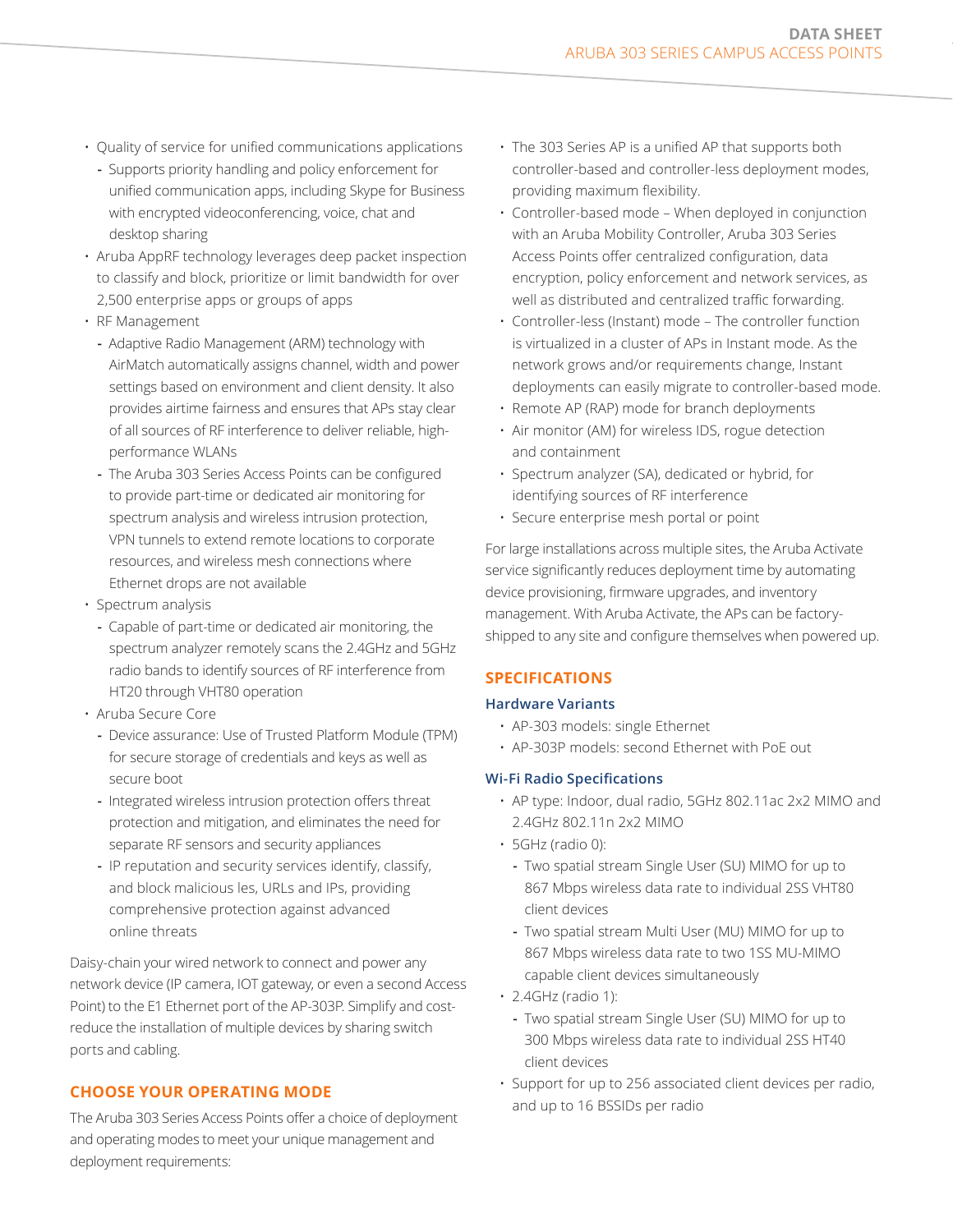- Supported frequency bands (country-specific restrictions apply):
	- **-** 2.400 to 2.4835GHz
	- **-** 5.150 to 5.250GHz
	- **-** 5.250 to 5.350GHz
	- **-** 5.470 to 5.725GHz
	- **-** 5.725 to 5.850GHz
- Available channels: Dependent on configured regulatory domain
- Dynamic frequency selection (DFS) optimizes the use of available RF spectrum
- Supported radio technologies:
	- **-** 802.11b: Direct-sequence spread-spectrum (DSSS)
	- **-** 802.11a/g/n/ac: Orthogonal frequency-division multiplexing (OFDM)
- Supported modulation types:
	- **-** 802.11b: BPSK, QPSK, CCK
	- **-** 802.11a/g/n/ac: BPSK, QPSK, 16-QAM, 64-QAM, 256-QAM
- Transmit power: Configurable in increments of 0.5dBm
- Maximum (aggregate, conducted total) transmit power (limited by local regulatory requirements):
	- **-** 2.4GHz band: +21dBm (18dBm per chain)
	- **-** 5GHz band: +21dBm (18dBm per chain)
	- **-** Note: conducted transmit power levels exclude antenna gain. For total (EIRP) transmit power, add antenna gain
- Advanced Cellular Coexistence (ACC) minimizes the impact of interference from cellular networks
- Maximum ratio combining (MRC) for improved receiver performance
- Cyclic delay/shift diversity (CDD/CSD) for improved downlink RF performance
- Short guard interval for 20MHz, 40MHz and 80MHz channels
- Space-time block coding (STBC) for increased range and improved reception
- Low-density parity check (LDPC) for high-efficiency error correction and increased throughput
- Transmit beam-forming (TxBF) for increased signal reliability and range
- Supported data rates (Mbps):
	- **-** 802.11b: 1, 2, 5.5, 11
- **-** 802.11a/g: 6, 9, 12, 18, 24, 36, 48, 54
- **-** 802.11n: 6.5 to 300 (MCS0 to MCS15)
- **-** 802.11ac: 6.5 to 867 (MCS0 to MCS9, NSS = 1 to 2)
- **-** 802.11n high-throughput (HT) support: HT20/40
- **-** 802.11ac very high throughput (VHT) support: VHT20/40/80
- **-** 802.11n/ac packet aggregation: A-MPDU, A-MSDU

## **Wi-Fi Antennas**

- AP-303: Internal antenna models.
	- **-** Two vertically polarized dual-band downtilt omnidirectional antennas for 2x2 MIMO with peak antenna gain of 3.3dBi (2.4GHz) and 5.9dBi (5GHz) per antenna.
	- **-** The antennas are optimized for horizontal ceiling mounted orientation of the AP. The downtilt angle for maximum gain is roughly 30 degrees.
	- **-** Combining the patterns of both antennas per radio, the peak gain of the average (effective) pattern is 2.1dBi in 2.4GHz and 4.6dBi in 5GHz.

# **Other Interfaces**

- E0: One 10/100/1000BASE-T Ethernet network interface (RJ-45)
	- **-** Auto-sensing link speed and MDI/MDX
	- **-** 802.3az Energy Efficient Ethernet (EEE)
	- **-** PoE-PD: 48Vdc (nominal) 802.3af PoE
- DC power interface
- E1 (AP-303P models only): One 10/100/1000BASE-T Ethernet network interface (RJ-45)
	- **-** Auto-sensing link speed and MDI/MDX
	- **-** 802.3az Energy Efficient Ethernet (EEE)
	- **-** PoE-PSE (output): 48Vdc (nominal) 802.3af/at PoE
- Bluetooth Low Energy (BLE) radio
- Visual indicators (tri-color LEDs): for System and Radio status
	- **-** Zigbee 802.15.4 radio (AP-303P models only)
- Reset button: factory reset (during device power-up), LED mode control (normal/off)
- Serial console interface (proprietary, µUSB physical jack)
- Kensington security slot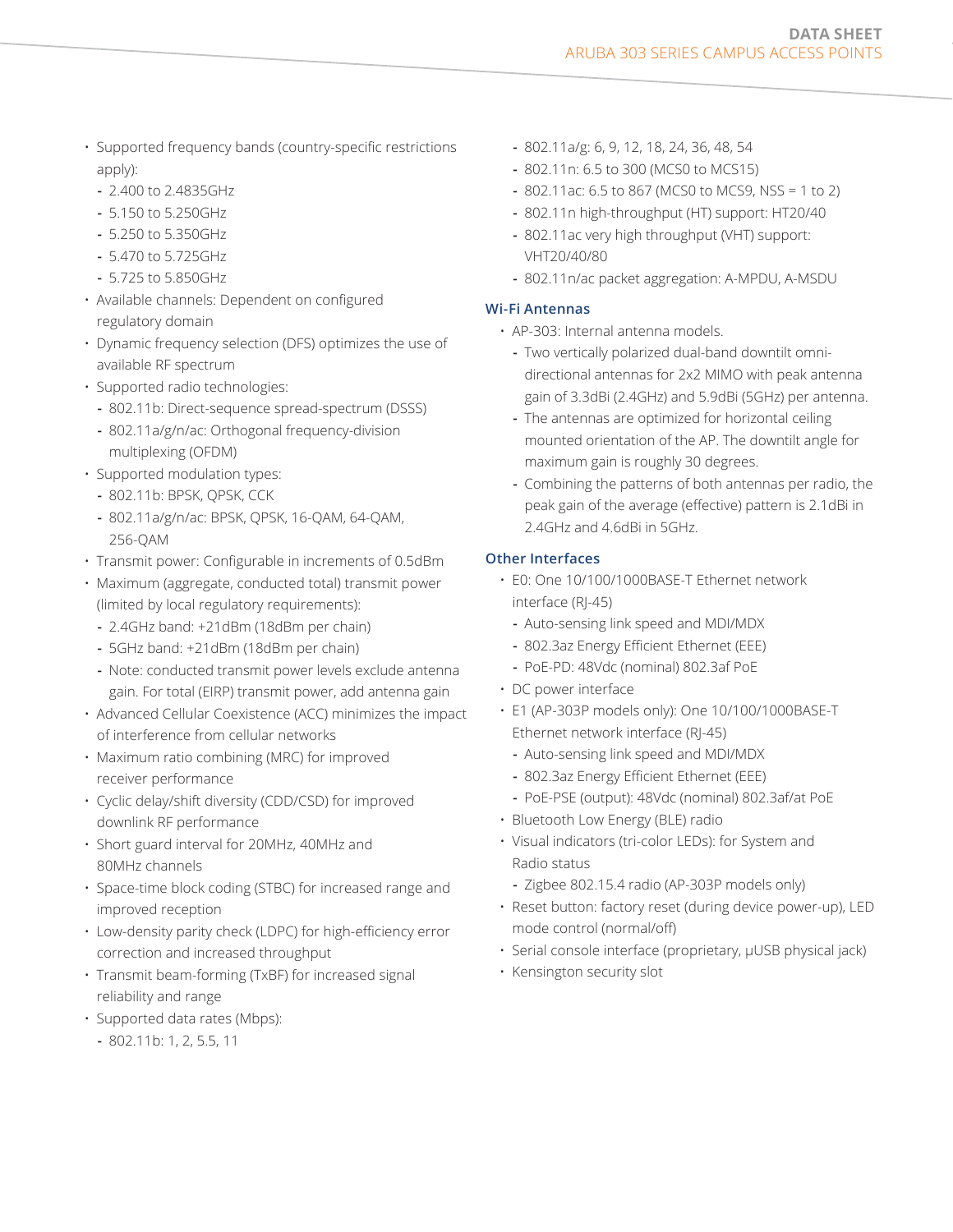#### **Power Sources and Consumption**

- The AP supports direct DC power and Power over Ethernet (PoE)
- When both power sources are available, DC power takes priority over PoE
- Power sources are sold separately

## **AP-303 models:**

- Direct DC source: 12Vdc nominal, +/- 5%
- DC power interface accepts 2.1/5.5-mm center-positive circular plug with 9.5-mm length
- Power over Ethernet (PoE): 48Vdc (nominal) 802.3af compliant source
- Maximum (worst-case) power consumption: 10.1W (PoE) or 8.8W (DC)
- Maximum (worst-case) power consumption in idle mode: 4.2W (PoE) or 4.0W (DC)

## **AP-303P models:**

- Direct DC source: 48Vdc nominal, +/- 5%
- DC power interface accepts 1.35/3.5-mm center-positive circular plug with 9.5-mm length
- Power over Ethernet (PoE-PD) on E0: 48Vdc (nominal) 802.3af/at/bt compliant source
- PoE-PSE function on E1 disabled when powered by 802.3af PoE
- Maximum (worst-case) power consumption: 11.3 (PoE) or 11.5 (DC)
- Maximum (worst-case) power consumption in idle mode: 6.8 (PoE) or 7.0 (DC)
- Power consumption numbers exclude power to support PoE-PSE function on E1

## **Mounting**

- The AP ships with a (black) mount clips to attach to a 9/16 inch or 15/16-inch flat T-bar drop-tile ceiling
- Several optional mount kits are available to attach the AP to a variety of surfaces; see the Ordering Information section below for details

#### **Mechanical**

- Dimensions and weight (unit, excluding mount accessories):
	- **-** 150mm (W) x 150mm (D) x 35mm (H) or 5.9" (W) x 5.9" (D) x 1.4" (H)
	- **-** AP-303 models: 260g or 9.2oz
	- **-** AP-303P models: 280g or 9.9oz
- Dimensions and weight (shipping):
	- **-** 190mm (W) x 180mm (D) x 60mm (H) or 7.4" (W)  $\times$  7.0" (D)  $\times$  2.4" (H)
	- **-** AP-303 models: 410g or 14.5oz
	- **-** AP-303P models: 430g or 15.2oz

## **Environmental**

- Operating:
	- **-** Temperature: 0° C to +40° C (+32° F to +104° F)
	- **-** Humidity: 5% to 93% non-condensing
- Storage and transportation:
	- **-** Temperature: -40° C to +70° C (-40° F to +158° F)

## **Reliability (at +25C operating temperature)**

- AP-303 models MTBF: 795khrs (91yrs)
- AP-303P models MTBF: 518khrs (59yrs)

## **Regulatory**

- FCC/ISED
- CE Marked
- RED Directive 2014/53/EU
- EMC Directive 2014/30/EU
- Low Voltage Directive 2014/35/EU
- UL/IEC/EN 60950
- EN 60601-1-1 and EN 60601-1-2

For more country-specific regulatory information and approvals, please see your Aruba representative.

#### **Regulatory Model Numbers**

- AP-303: APIN0303
- AP-303P: APINP303

## **Certifications**

- CB Scheme Safety, cTUVus
- UL2043 plenum rating
- Wi-Fi Alliance (WFA) certified 802.11a/b/g/n/ac
- WPA, WPA2 and WPA3 Enterprise with CNSA option, Personal (SAE), Enhanced Open (OWE)
- Wi-Fi Alliance certified (WFA) 802.11ac with Wave 2 features
- Passpoint® (Release 2) with ArubaOS and Instant 8.3+

## **WARRANTY**

• [Aruba limited lifetime warranty](http://www.arubanetworks.com/support-services/product-warranties/)

## **MINIMUM SOFTWARE VERSIONS**

- AP-303 models: ArubaOS & Aruba InstantOS 8.3.0.0
- AP-303P models: ArubaOS & Aruba InstantOS 8.4.0.0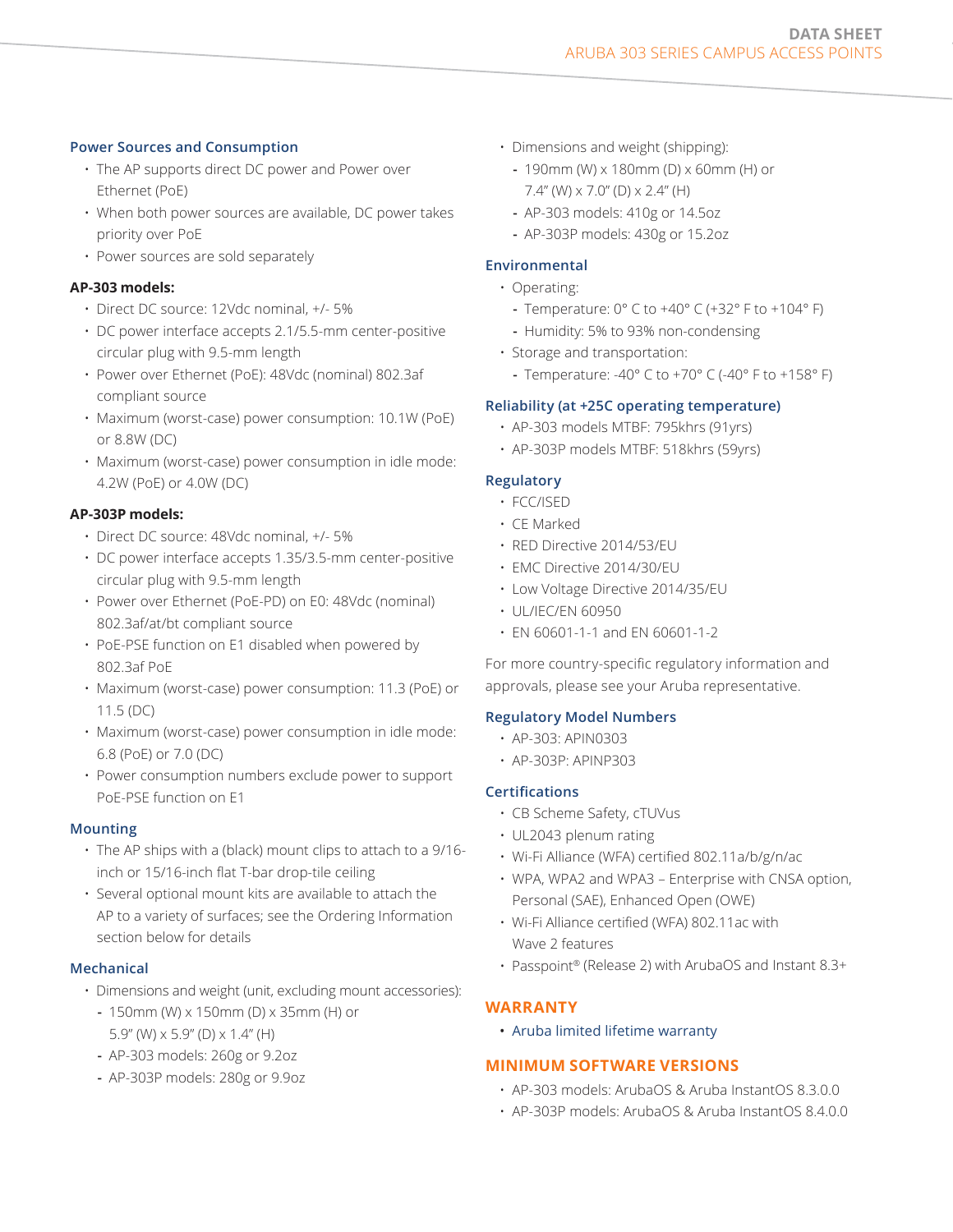# **RF PERFORMANCE TABLE**

|                     | <b>Maximum transmit power (dBm)</b><br>per transmit chain | <b>Receiver sensitivity (dBm)</b><br>per receive chain |
|---------------------|-----------------------------------------------------------|--------------------------------------------------------|
| 802.11b 2.4GHz      |                                                           |                                                        |
| 1 Mbps              | 18.0                                                      | $-93.0$                                                |
| 11 Mbps             | 18.0                                                      | $-87.0$                                                |
| 802.11g 2.4GHz      |                                                           |                                                        |
| 6 Mbps              | 18.0                                                      | $-90.0$                                                |
| 54 Mbps             | 16.0                                                      | $-73.0$                                                |
| 802.11n HT20 2.4GHz |                                                           |                                                        |
| MCS0/8              | 18.0                                                      | $-90.0$                                                |
| MCS7/15             | 14.0                                                      | $-71.0$                                                |
| 802.11n HT40 2.4GHz |                                                           |                                                        |
| MCS0/8              | 18.0                                                      | $-87.0$                                                |
| MCS7/15             | 14.0                                                      | $-68.0$                                                |
| 802.11a 5GHz        |                                                           |                                                        |
| 6 Mbps              | 18.0                                                      | $-90.0$                                                |
| 54 Mbps             | 16.0                                                      | $-73.0$                                                |
| 802.11n HT20 5GHz   |                                                           |                                                        |
| MCS0/8              | 18.0                                                      | $-90.0$                                                |
| MCS7/15             | 14.0                                                      | $-71.0$                                                |
| 802.11n HT40 5GHz   |                                                           |                                                        |
| MCS0/8              | 18.0                                                      | $-87.0$                                                |
| MCS7/15             | 14.0                                                      | $-68.0$                                                |
| 802.11ac VHT20 5GHz |                                                           |                                                        |
| MCS0                | 18.0                                                      | $-90.0$                                                |
| MCS9                | 12.0                                                      | $-67.0$                                                |
| 802.11ac VHT40 5GHz |                                                           |                                                        |
| MCS0                | 18.0                                                      | $-87.0$                                                |
| MCS9                | 12.0                                                      | $-62.0$                                                |
| 802.11ac VHT80 5GHz |                                                           |                                                        |
| MCS0                | 18.0                                                      | $-84.0$                                                |
| MCS9                | 12.0                                                      | $-59.0$                                                |

Note: Table shows the maximum hardware capability of the AP (excluding antenna and MIMO/MRC gain). Actual maximum transmit power may be limited below these numbers to ensure compliance with local regulatory requirements.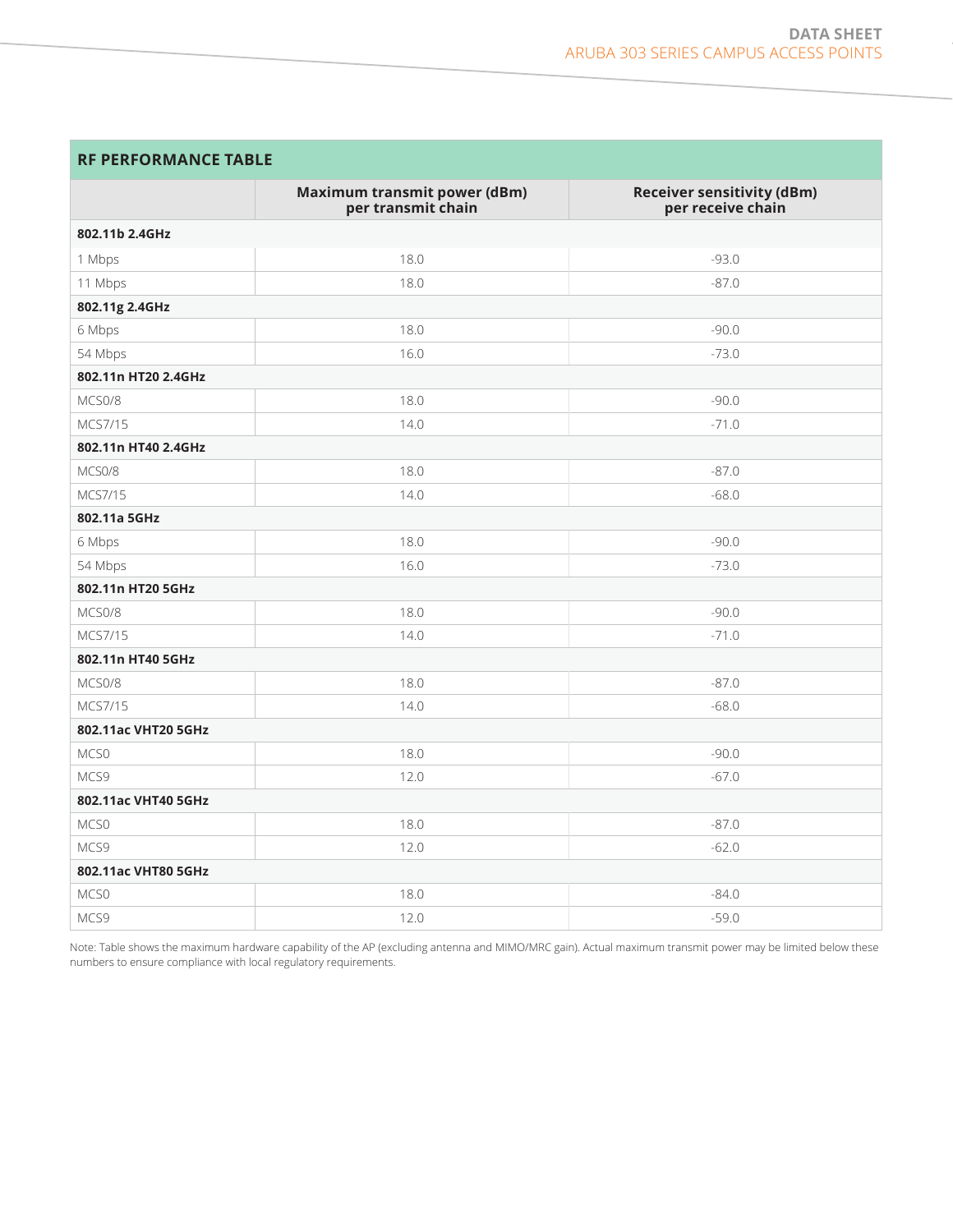## **ANTENNA PATTERN PLOTS**

#### **Horizontal planes (top view, AP facing forward)**

Showing both azimuth (0 degrees) and 30 degrees downtilt patterns



2.44GHz Wi-Fi (radio 1)



5.5GHz Wi-Fi (radio 0)

#### **Elevation planes (side view, AP facing down)**

Showing side view with AP rotated 0 and 90 degrees



2.44GHz Wi-Fi (radio 1)



5.5GHz Wi-Fi (radio 0)